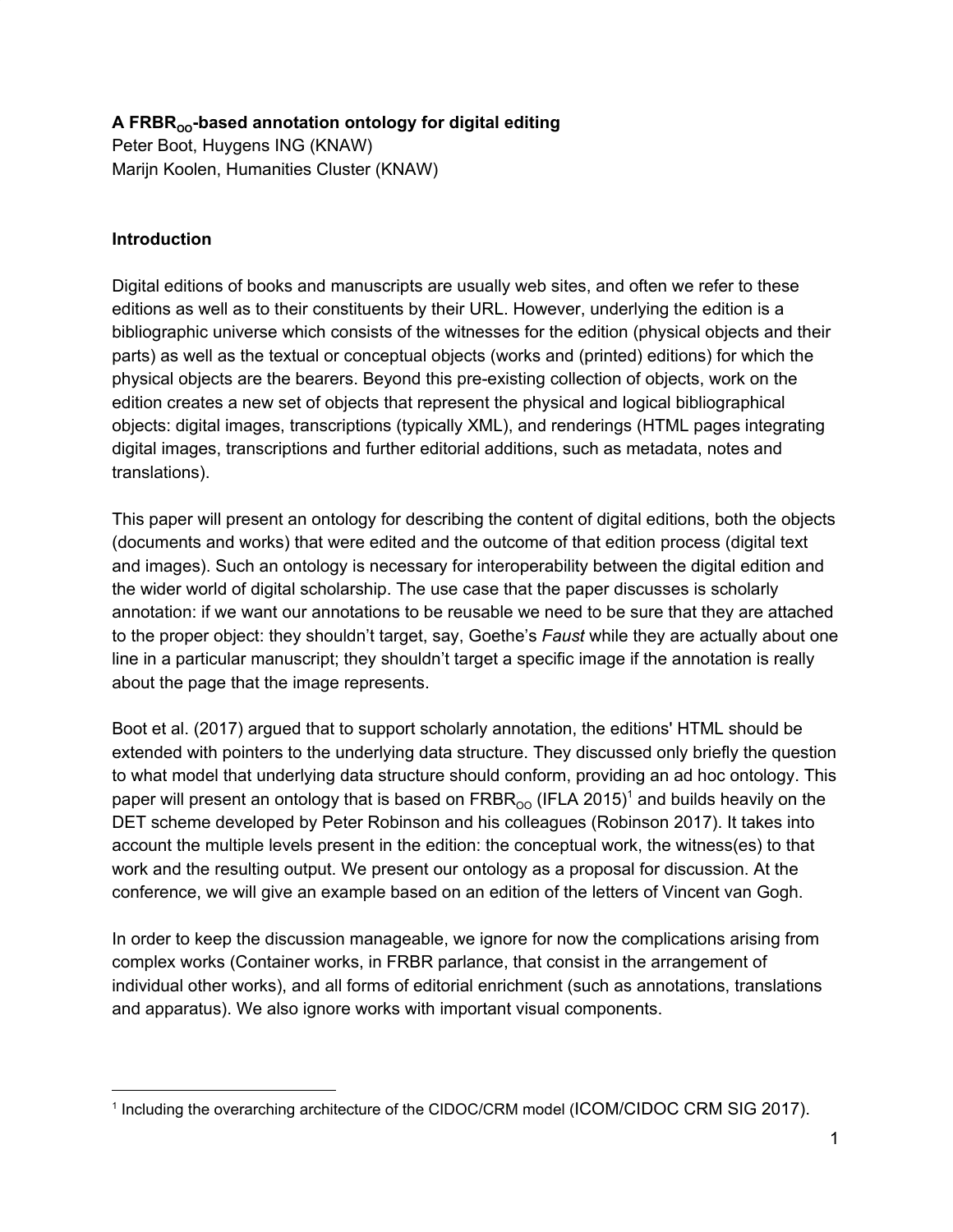### **Modelling proposal**

Scholarly annotation can only be successful if the user can indicate clearly what the target of the annotation is. This apparently simple requirement is in truth hard to satisfy. A user may want to annotate the text of the edition (e.g to point out a transcription error), the text of the edited document (say to draw attention to the peculiarities of the scribe's writing) or the text of the work (e.g. to explain a historical reference). An edition may also contain multiple text representations, e.g. diplomatic transcriptions representing witnesses and a reading text representing the work.

A very general representation of the editable (bibliographic) domain might look like figure 1. Editing proceeds from (material) documents, that have a double nature: they are both physical objects that consist of physical parts (the text bearers) and they contain a text (that can have parts). The text is a manifestation of a more abstract work that may also have manifestations elsewhere. A Positioned Text Fragment (PTF) is a sequence of signs belonging to the text as given in a certain physical location; they are the things that Peter Robinson's (2017) DET scheme was designed to identify (and which he calls 'Text' or 'TextFragment').<sup>2</sup>



Figure 1. The editable domain

These entities and their relations correspond to objects and properties in the  $\text{FRBR}_{\text{OO}}$  model (IFLA 2015). A document is typically a manuscript or a copy of a book. In FRBR $_{\rm oo}$  terms, an author's manuscript is an F4 Manifestation singleton; a copy of a book is an F5 Item. As a physical object it can consist of parts (P46 is composed of; a property from CIDOC/CRM). The

<sup>&</sup>lt;sup>2</sup> Robinson prefers 'Entity' over 'Work', but in an information modelling view, anything can be an entity.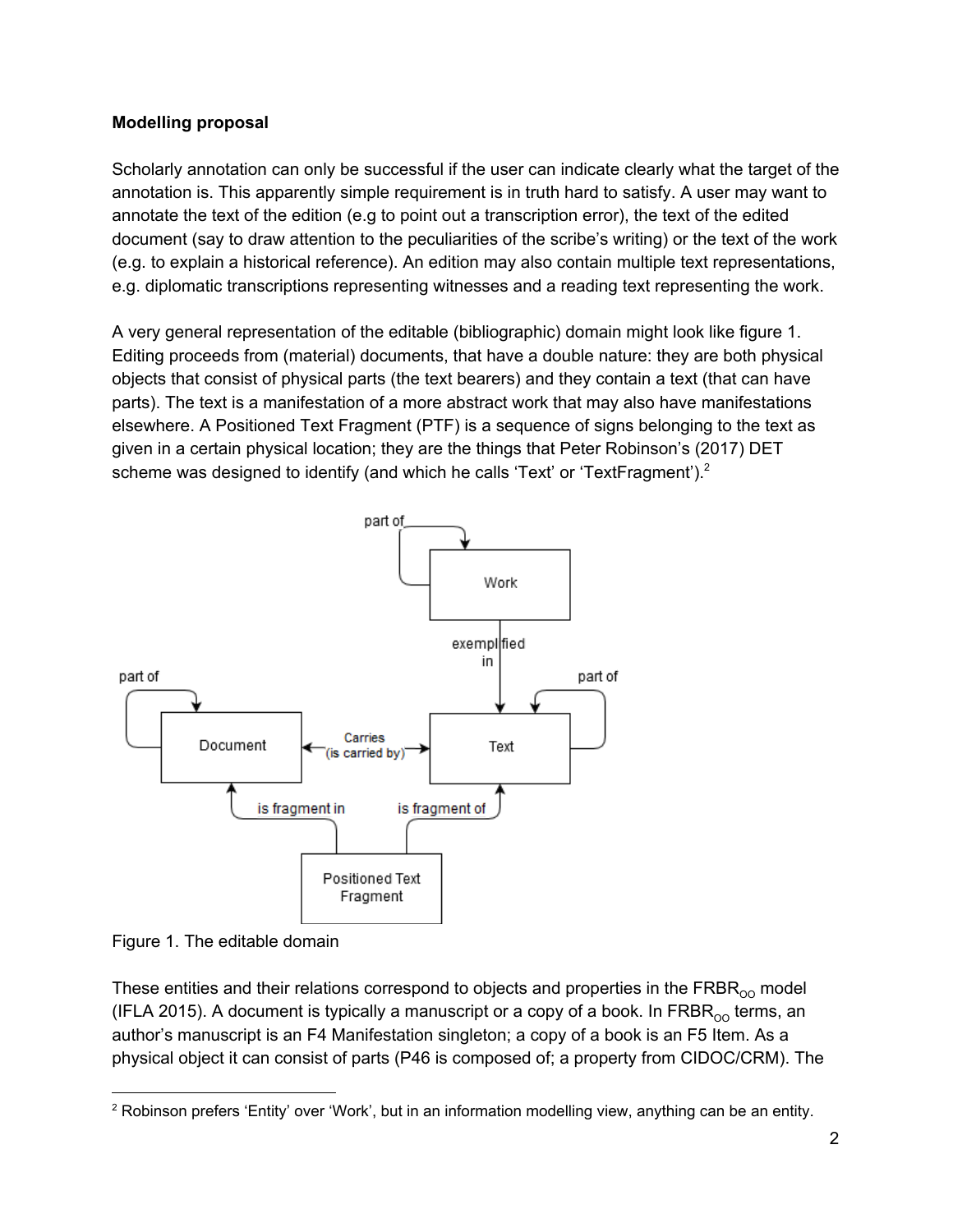text that the document carries is an F2 expression; in the case of an authorial manuscript more specifically an F22 self-contained expression, in the case of a printed book an F24 Publication expression. FRBR does not describe the relation between works or expressions and their parts (say a poem and its stanzas). The fragments are F23 Expression Fragments. The result is given in Figure 2 (FRBR $_{\rm oo}$  terminology in red). $^3$ 



Figure 2. Editable domain, with references to corresponding FRBROO concepts

We move on from the domain of the editable to the domain of the edition. The edition can provide (and/or): page images, an edited text close to the manuscript version, or a text intended to represent the work. As a publication, the edition is itself part of the domain that is covered by the FRBR<sub>00</sub> ontology. Figure 3 gives a simple representation, ignoring for now the distinction between the visible components of the edition and the underlying technical objects (e.g. XML and image files).

<sup>&</sup>lt;sup>3</sup> The relation between document and text is somewhat convoluted in FRBR<sub>00</sub>: an F4 Manifestation Singleton (manuscript) *P128 Carries* the expression; however, an F5 Item (printed book) *R7 is an example of* an F3 Manifestation Product Type, which *R4 Comprises carriers of* the expression.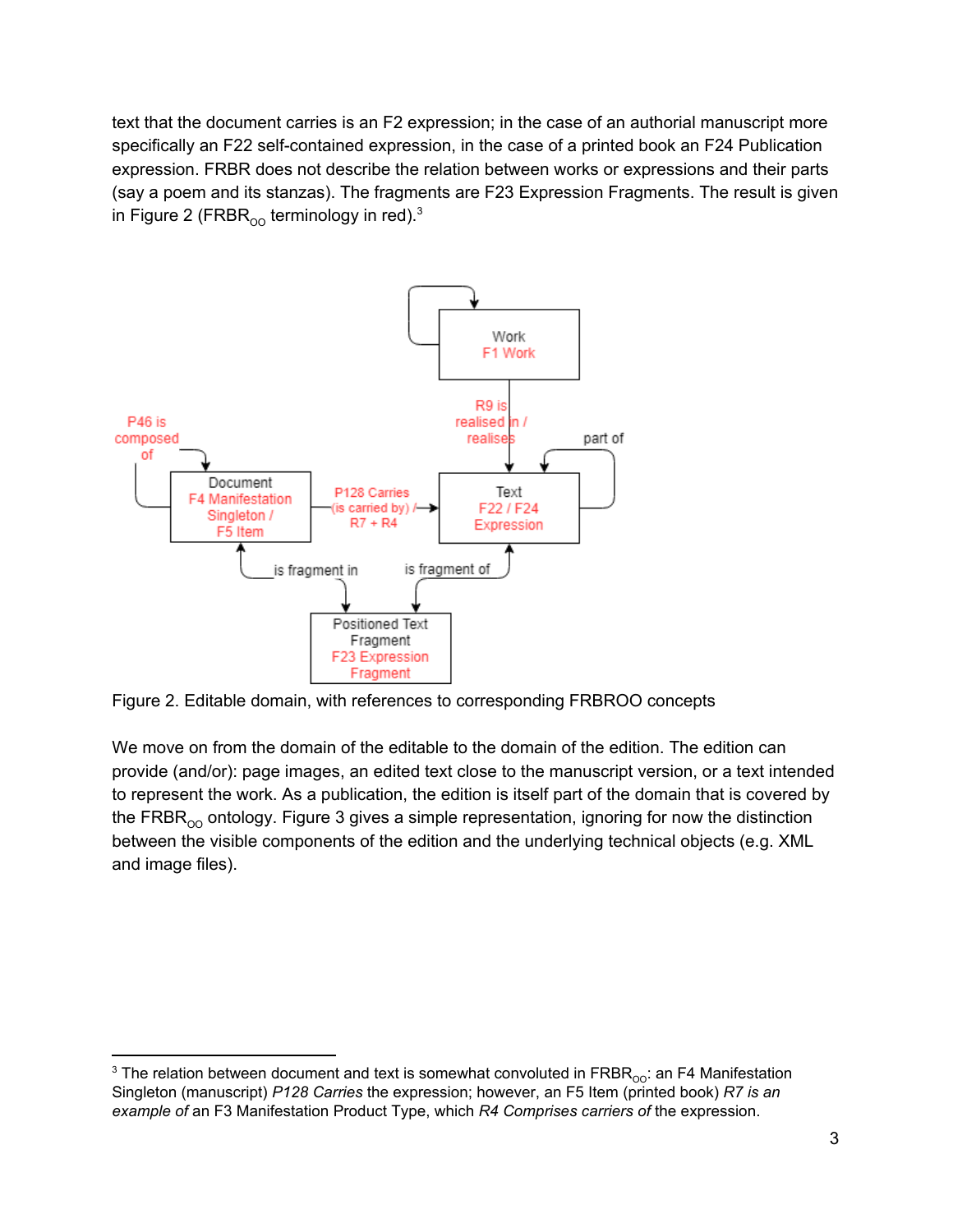

Figure 3. The edition

The edition's components represent the objects in the editable domain, as shown in figure 4. In this representation we leave out the Expression level, as that can be represented as a (the largest) Positioned Text Fragment (and it simplifies the diagram). The text bearers in the physical realm are represented by page images (in CIDOC/CRM: P138 represents). The transcript represents the PTFs (P138 is technically limited to images but seems appropriate here as well). The work may be represented (P9 is realised in) if the edition provides a text that goes beyond a transcription of individual witnesses. The edition is also a publication expression of the same work that the documents express.<sup>4</sup>

 $4$  Technically, in FRBR<sub>oo</sub> terms, the edition as whole is an F19 publication work. There is no direct relation between the authorial work and the publication work, except that the F24 Publication expression *P165 incorporates* the expression of the authorial work. We have labeled the resulting indirect relation as 'Member of'.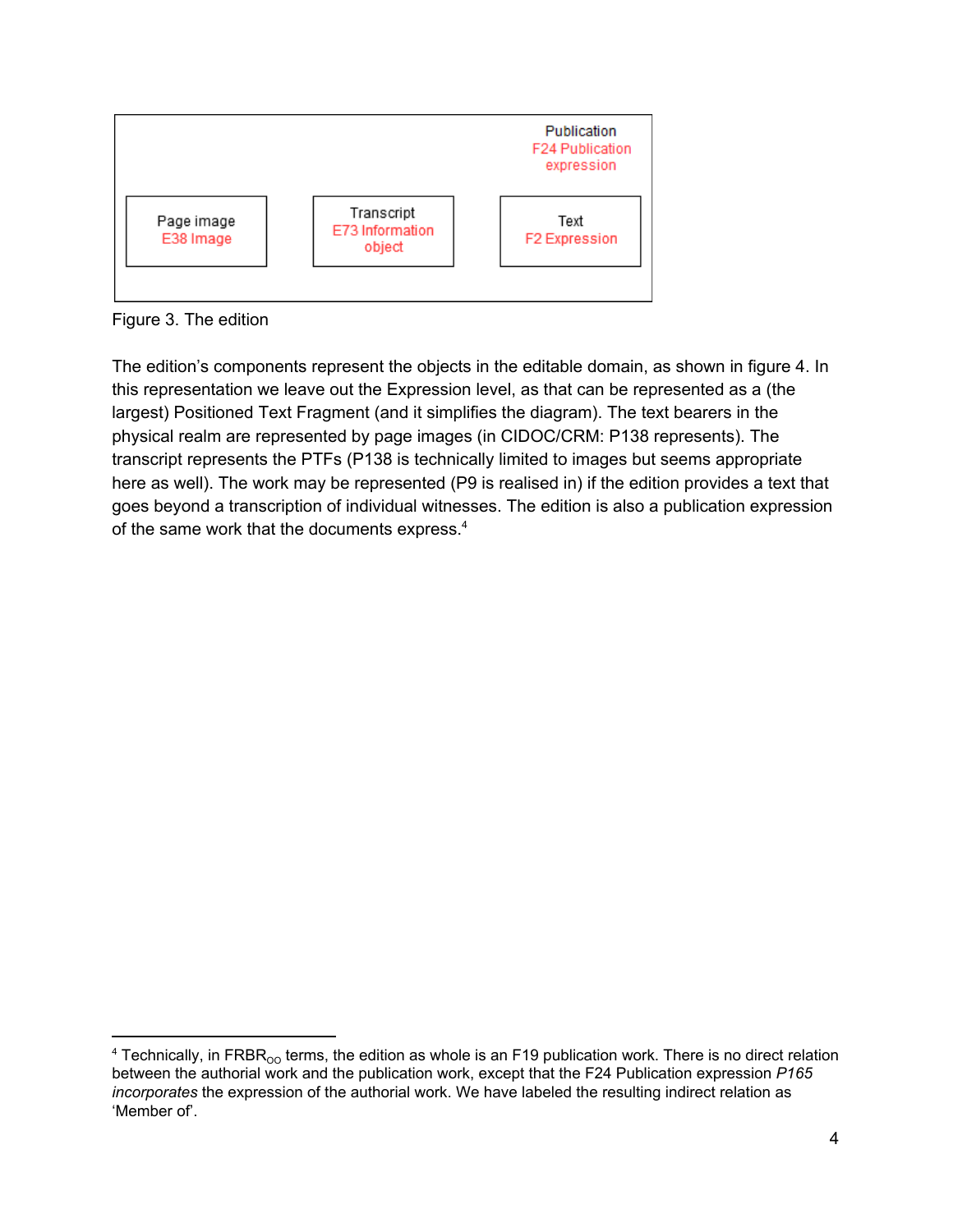

Figure 4. The edition as a representation of the bibliographic domain

This finally puts us in a position to show the top of our annotation ontology (Figure 5). All annotation to the edition (except for annotations like 'zoom function doesn't work' or 'font too small') is either about the bibliographical realm that the edition represents, or about the claims that the edition makes with respect to that realm, i.e. about EditableThings or EditionThings. When we annotate EditableThings, we make a claim about the outside world, e.g. a manuscript; when we annotate an EditionThing, we make a claim about how that external object is represented in the edition. The subclasses of EditableThing and EditionThing correspond to documents, works and the positioned text fragments that represent (parts of) works rendered on (parts of) documents. Technically, we define (parts of) documents as the union of documents, physical parts of documents and zones on those parts (F9 Places).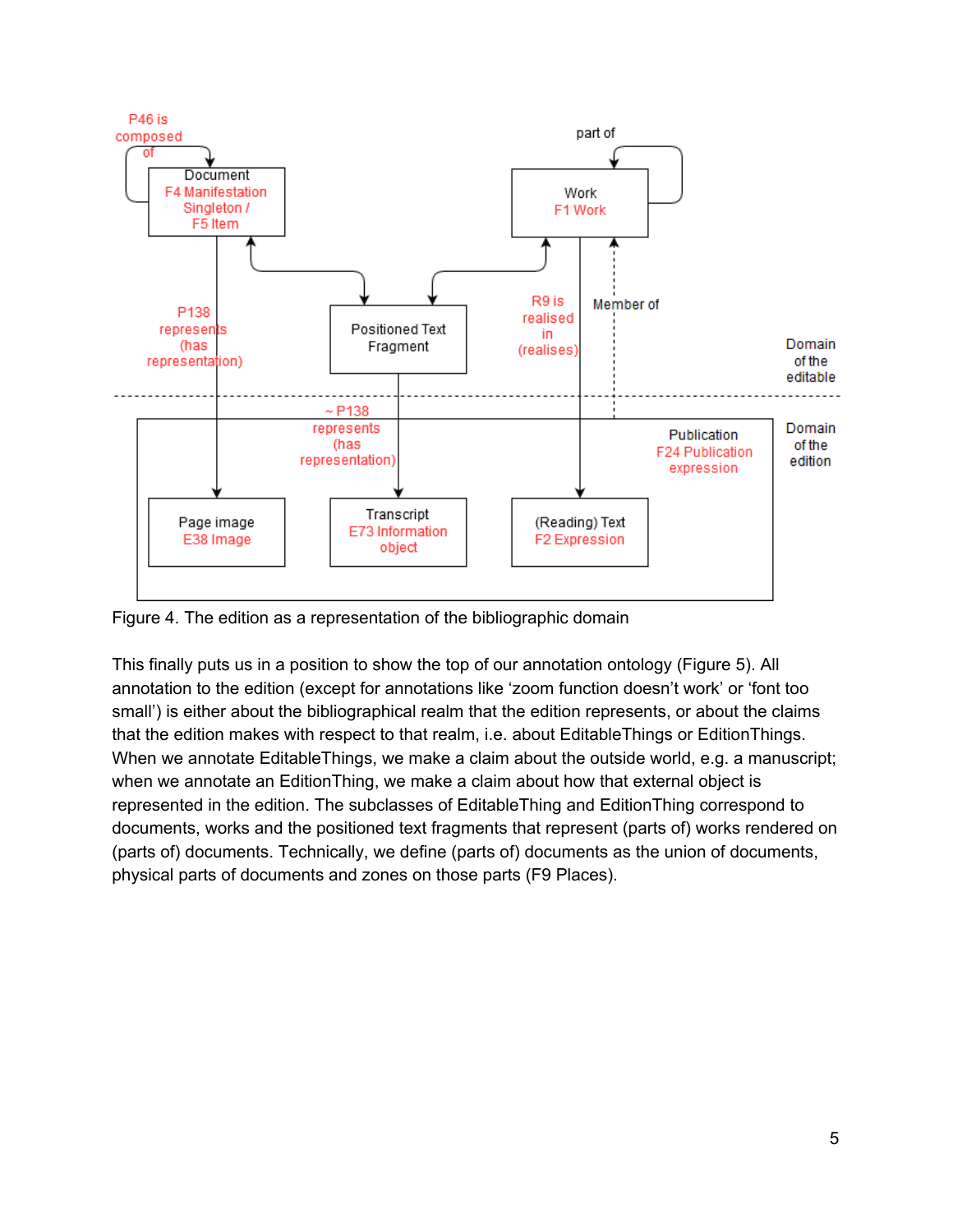



### **Conclusion**

We have shown a FRBR-based model of the domain of digital editing, both of the objects to be edited and of the editing's output. In many aspects it is comparable to the model underlying Peter Robinson's Textual Communities project.<sup>5</sup> The model provides the basis for an ontology for the domain of scholarly annotation in the digital edition. Next steps include extension of the model to cover editorial enrichments and the situation of container works. What also needs elucidation is how to integrate the relevant information into TEI/XML source files. Discussion of the integration between TEI and ontologies has up to know mostly focussed on events, persons and tangible objects (Eide 2014) and on an ontological version of the TEI abstract model (Ciotti 2018); integration of the core objects of editing in the LOD world is to the best of our knowledge as yet largely unexplored.

Apart from these technical challenges, to which an answer can surely be found, a perhaps more difficult problem may be how to explain to the user of the edition that there are differences between annotating the page image and the page or the transcript and the positioned text fragments. A carefully designed user interface will be essential to avoid confusion; we are

<sup>5</sup> <http://www.textualcommunities.usask.ca/web/textual-community>.